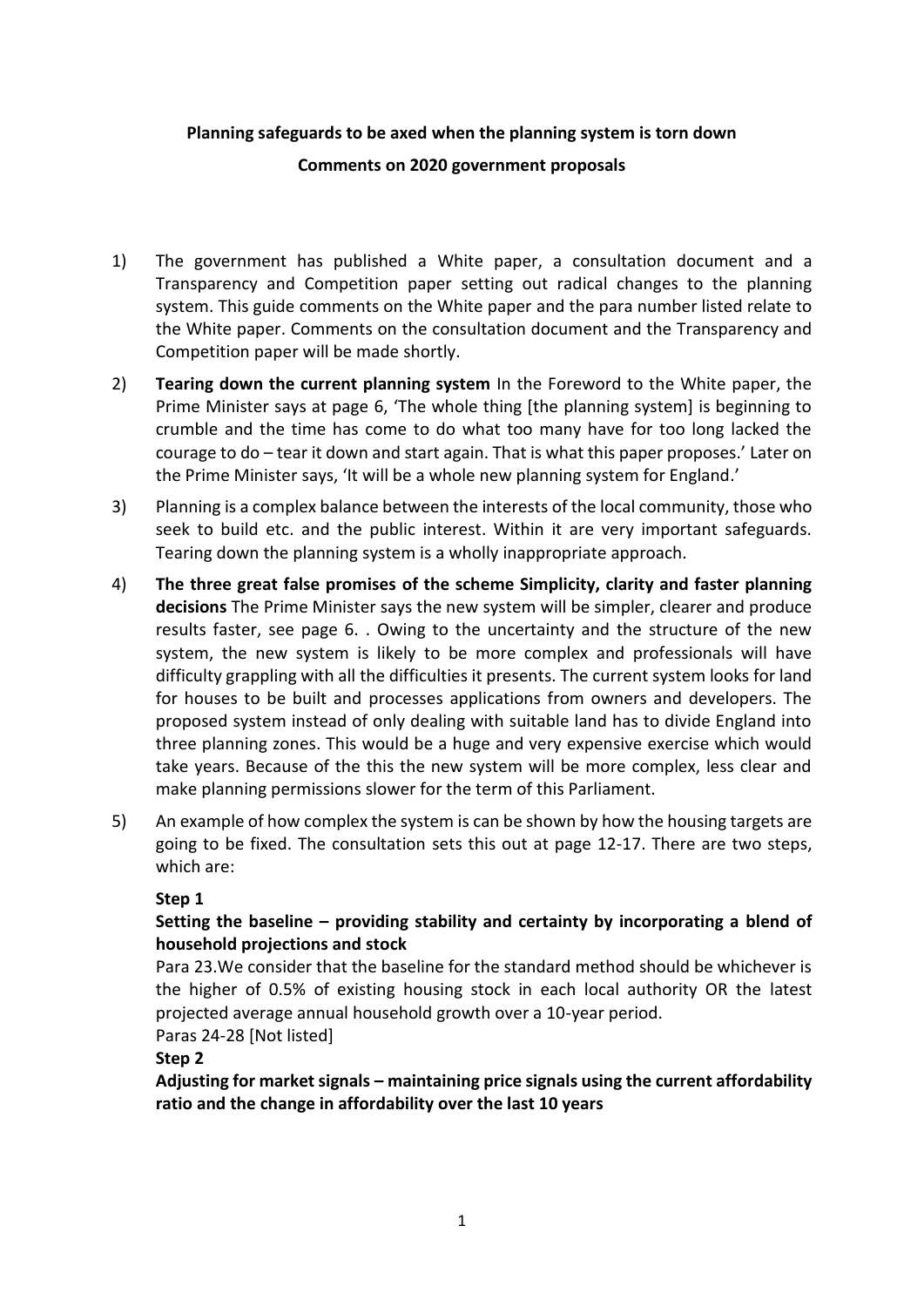Para 29 We propose the standard method will include two adjustments to the baseline using the workplace-based median house price to median earnings ratio<sup>1</sup>. Initially it is proposed that the ratio for the most recent year for which data is available in order to address current affordability of homes would be used. Then how affordability has changed over the last 10 years of published data would be incorporated, using that same statistic.

Para 30 The precise formula is as follows:

Adjustment Factor

\n
$$
= \left[ \left( \left( \frac{Local\text{ af for dability ratio}_{t=0} - 4}{4} \right) x \, 0.25 \right) + \left( \left( Local\text{ af for dability ratio}_{t=0} - Local\text{ af for dability ratio}_{t=-10} \right) \times 0.25 \right) \right]
$$
\n
$$
+ 1
$$
\nWhere  $t = 0$  is current year and  $t = -10$  is 10 years back.

- 6) The complexity only increases when the not listed paragraphs are read.
- 7) **Is the current system failing to produce sufficient houses?** The inference from the documents is that the new system is designed to produce more houses. That is explicitly stated at para 1.9. However, para 1.8 of the White paper says, 'Last year we delivered over 241,000 homes, more new homes than at any point in the last 30 years.' Also at para 1.8 and at para 2.25 the paper says the ambition is to create 'One million new homes over this Parliament'. If the current system produces the same number of houses each year over a five-year parliamentary term, it will produce 1,205,000 homes over the five years. The justification for tearing down the planning system is on very poor foundations.
- 8) **The division of country into 'Growth areas, renewal areas and protected areas'** This is at para 28 of the White paper. The test local authorities have to apply is whether the site in question is suitable for development. That test provides no clarity because the description does not reveal the test, just that it has to be suitable. Even in renewal areas there is a presumption of development. Nowhere does it state how this vacuous test should be applied. What guidance there is gives hardly any assistance. The current system of looking for land where building would be suitable is simpler and quicker. To designate a whole local authority area into the three zones would take a long time. Once designated, it would not determine whether the development is suitable. To split the planning process in this way would cause delay, uncertainty and unnecessary expense.
- 9) **Making more land available** The White paper promises that more land for building will be created, see para 1.25. The question is where it to be found. It is said that development will be automatic but it is not said what the test for such sites will be, see Proposal 5, which is above para 2.30. The problem with automatic permission is that circumstances and knowledge about the site will change and parts of growthdesignated land will change and become unsuitable. If the designation remains correct,
- 1

[https://www.ons.gov.uk/peoplepopulationandcommunity/housing/datasets/ratioofhousepricetoworkplaceba](https://www.ons.gov.uk/peoplepopulationandcommunity/housing/datasets/ratioofhousepricetoworkplacebasedearningslowerquartileandmedian) [sedearningslowerquartileandmedian](https://www.ons.gov.uk/peoplepopulationandcommunity/housing/datasets/ratioofhousepricetoworkplacebasedearningslowerquartileandmedian)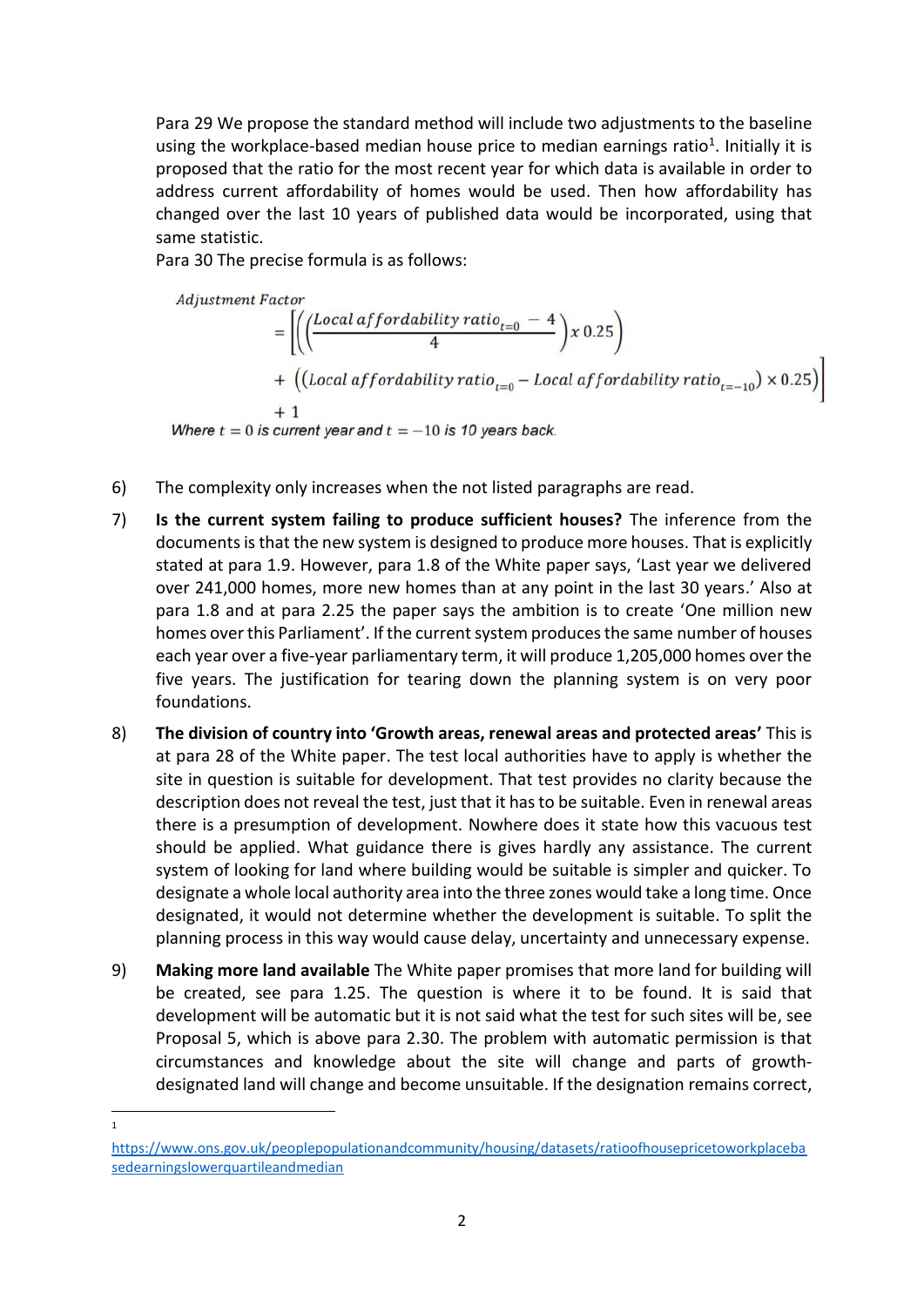having to ask permission in principle will hardly delay the planning application. The inference is that the planning rules will be relaxed so more sites will pass the development test. One planning rule that is to be relaxed is housing density, see para Proposal 4, which is above para 2.23. Proper housing density is very important for healthy living. Too high a density would create the slums of the future and particularly in urban areas foster social unrest.

- 10) **The one million unbuilt housing units with planning permission** The irony in the White paper is that is there is a target of one million new homes within the term of this Parliament. At the same time there are estimated to be around one million housing units which have planning permission but are unbuilt (known as the land bank). The explanation for this is that land with planning permission for housing is a commercial asset like investments or gold. It often makes sense to store commercial assets on the anticipation that there will be an increase in value in the commodity.
- 11) The White paper makes no mention of the land bank. If planning controls are loosened, the extra housing units with planning permission are likely only to increase the land bank. Government proposals should concentrate on proposals which will reduce the land bank rather than increasing it. The White paper is a missed opportunity for utilising the land bank.
- 12) **Creating a new dispute period** The current proposals say that the dispute at the initial planning stage will be removed because planning permission will be automatic in in one of the zones. The declared aim is to make planning applications simpler and cheaper. In fact the proposals are likely to have the opposite effect. A dispute about a planning application is a helpful exercise because it tests the application. With the proposed automatic planning procedure a dispute is not avoided. A dispute is created at the time the decision is made as to whether a piece of land falls into a Growth area. It is likely to be just as contentious as if a planning application were submitted. However, it would lack an application so it would not be such a useful exercise as under the current system where all issues are often considered at once.
- 13) **The new targets** According to a Times article dated 27 August 2020, Litchfields, a frequently quoted planning consultant, said that if the proposals are implemented, the new housing will be predominantly in London and the South-East. The numbers in the South-East would increase by 57% to 61,000. They also estimate that the Rother District Council housing target of 736 will convert to a housing requirement of 1,173. In Nottingham there would be a fall of 30%, in Leicester there would be a fall of 32% and in Liverpool there would be a fall of 59%. One interpretation is that the pside is singled out for attack and growth in the cities outside the South-East will be scaled back.
- 14) **Affordable homes/Social housing** Local surveys in rural Sussex indicate that the real housing need is for social housing (once called council houses and then housing association houses) for young people who cannot afford a house priced at the market rent and elderly people who need to downsize from their houses, often into a bungalow. There is no mention of social housing in the White paper, so a large percentage of those who grew up in our village have no prospect of obtaining a house here as they are priced out of the market.
- 15) Currently, affordable housing is secured by contracts between developers and local authorities. These are known as Section 106 agreements. In Rother District Council, the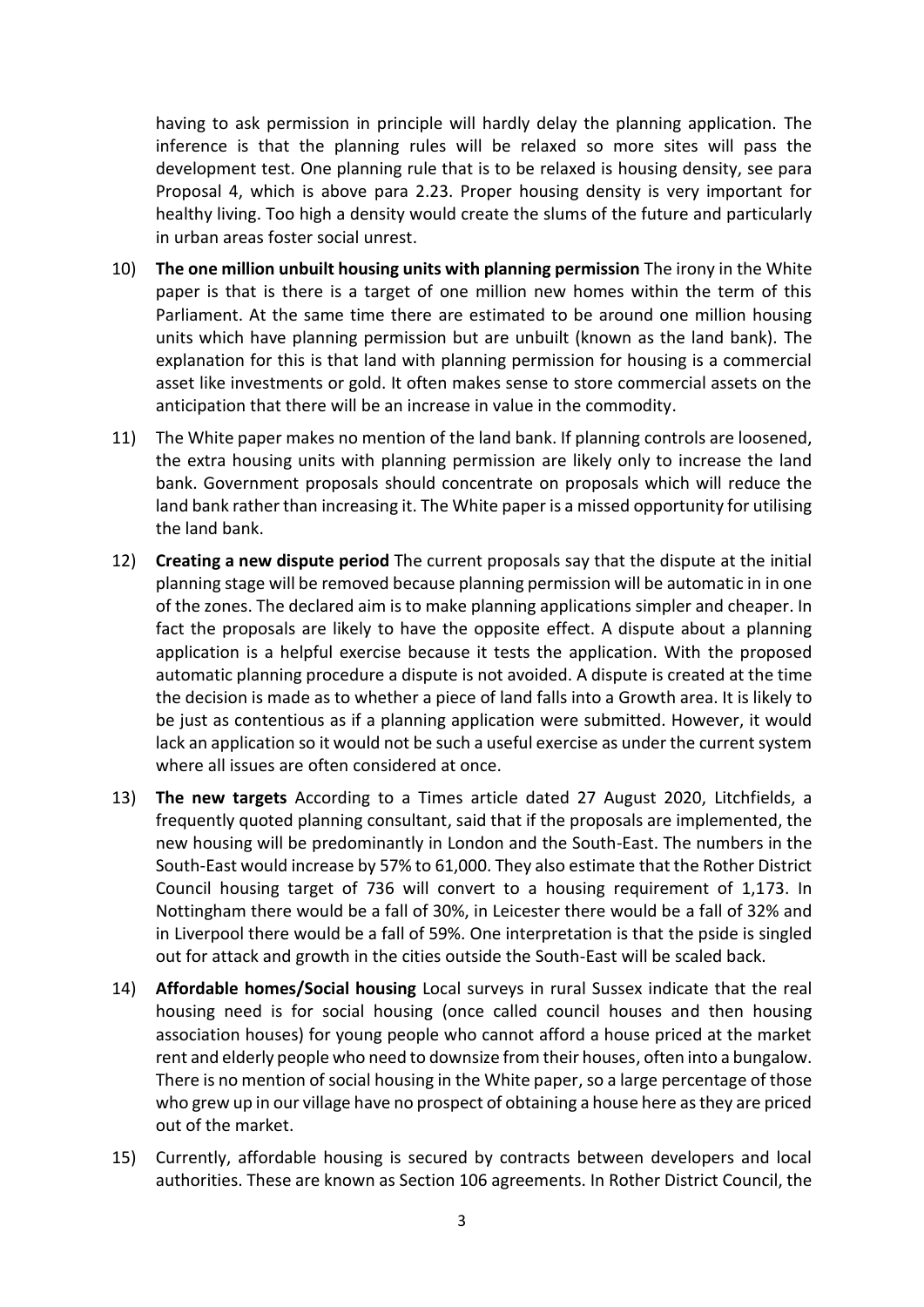proportion of affordable housing has to be 40% of the housing units for planning applications of six or more housing units in rural villages. Under the proposed system, the local authority would nominate an affordable home provider who could purchase housing for affordable homes using the Community Infrastructure Levy (CIL) money. At the moment, CIL money cannot be spent on affordable homes. This proposed scheme would be a huge benefit to developers and drastically reduce the number of affordable homes. It is also likely to cause the price of housing land to rise.

- 16) The contradiction in the plans is that in the White paper at para 1.19, it says 'We will … deliver at least as much – if not more – on-site affordable housing'. It is claimed tis will be by spending the proposed Infrastructure Levy. In the consultation paper it says at para 76. 'To stimulate economic recovery with a particular focus on SMEs [Small and Medium sized Enterprises and the white paper extends to small and medium sized developers and builders, see para 25], the threshold for affordable housing contributions could be raised. This would reduce the burden of developer contributions, as smaller sites are more likely to be built out by SMEs. as at present.'
- 17) The EU defines SMEs as businesses which employ fewer than 250 persons and which have an annual turnover not exceeding EUR 50 million, and/or an annual balance sheet total not exceeding EUR 43 million. The Home Builders Federation (the trade body for builders) defines Small and Medium builders as builders who build 1,000 or less homes a year. The White paper provides no definition of SMEs. If either of the official definitions are used all developments in the Rother district will be exempt from the normal affordable homes threshold. In the consultation paper it is suggested at page 27 Q18 that the threshold might be raised to 40 or 50homes. This would apply to virtually every or all development in our area.
- 18) The plans don't actually state that the 40% figure will be removed, but that is inevitable. Yet at the end of the Affordable section at para 4.25, it is clear that there is no concluded plan. A White paper should have clear understandable proposals on such an important issue if the current system is to be torn up. However the indications are that the affordable homes provision will cease to apply to rural areas such as ours.
- 19) Action with Communities in Rural Areas (ACRE) in their letter to the Secretary of State for Housing dated 18 August 2020, is rightly concerned about the loss of affordable homes by the proposal to raise the threshold that triggers affordable housing contributions from 10 to 40-50 dwellings for a limited time. ACRE is a facilitator for affordable and social housing. The principle of affordable homes will be replaced by developers' convenience. The group is also worried about the new First Homes Exception Sites proposal which, despite its name, will discourage exception sites which provide discounted prices for homes, which are particularly valuable in rural communities.
- 20) **The uncertainty and dramatic change will lead to delay, confusion and unnecessary expense** Looking at the legislation over the last 30 years, it can be seen that radical change and new systems cause trouble. Incremental change works well. It is manageable and focused. The current proposals will lead to confusion and, for a while, two systems will be working at the same time. It is accepted that there will have to be transitional arrangements, which inevitably cause many problems, see para 5.2. The promise there that the transition will be smooth is an empty one. The upheaval will cost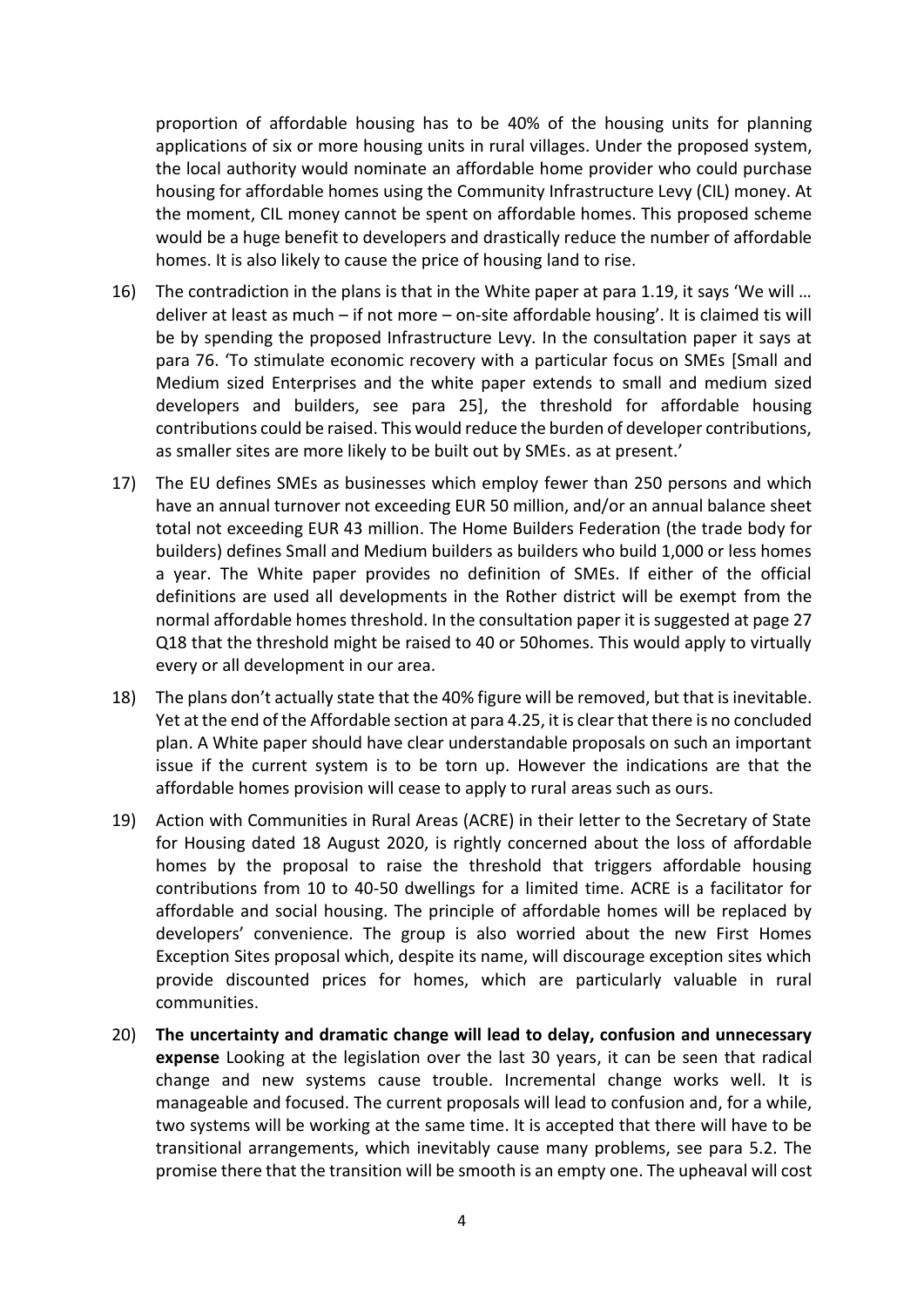a lot of money which central government and local authorities do not have. Local authorities are struggling to cope with their current workload. The proposals will also create a plethora of legal challenges. The issues would then be unclear until each legal challenge is decided. With appeals this can take years. The first legal challenge has already started. On 28 August 2020, the Times reported that Rights: Community Action is bringing a judicial review case saying that the proposed plans were a breach of equity law and there was a failure to hold an environmental assessment. These challenges, which would be unnecessary if there was well-considered incremental change, will drag on for five or more years.

- 21) **Changes to the Community Infrastructure Levy (CIL)** The White paper at para 4.1 sketches some of the problems for the CIL. It does not state the advantages of the CIL scheme. The proposal is to 'abolish the system of planning obligations', see Proposal 19, which is above para 4.8. [That is the Section 106 system.] The proposal is that a threshold will be created before a community payment is required. Above that threshold, payment will only be for the value of the development above the threshold, see para 4.9. This would provide extra money for developers and deny local authorities much-needed money.
- 22) **A quicker and simpler framework for assessing environmental impact** These proposals are at para 3.27. The current system requires in substantial cases an environmental assessment to be served. This is then tested by the local authority ecologist. This system is both simple and suitable. A quicker framework has dangers. Some environmental assessments can only be done at a particular time of year; if not done, the assessment is defective.
- 23) **The new timetables** New timetables will be set, see para 2.48 Timetables have advantages but most councils are so overwhelmed with planning matters and have such restricted resources that shorter timetables will only result in poorer planning decisions. Meeting the current timetable is exceptionally difficult for many local authorities due to lack of resources. Also, a council does not control when applications are submitted. If Rother District Council receives three big planning applications in the same week, stricter timetables will lead to officials being unable to fulfil important checks.
- 24) **The merging of county councils and district councils** The Times, 27 August 2020, page 40, reported that the government, in a devolution paper to be published next month, plans to merge county councils and district councils. Such an upheaval will cause chaos and drastically erode a local community's say on planning. This proposal is in direct contradiction to the stated aim in the White paper at Proposal 12 that the government will 'support the transition to a planning system which is more visible and rooted in local preferences and character'.
- 25) There are, however, some positive recommendations in the paper:
	- a) The White paper states that local plans will be made simpler. Local plans are the district councils' rules for planning. If the new system stops the problem of duplication between the National Planning Policy Framework (NPPF) and local plans, that would be most welcome. Many local plans have too much confusing padding and too many aspirations. An obvious improvement would be plans to include just what is not in the NPPF and what makes an acceptable or unacceptable planning application. Housing targets should be in a separate document.